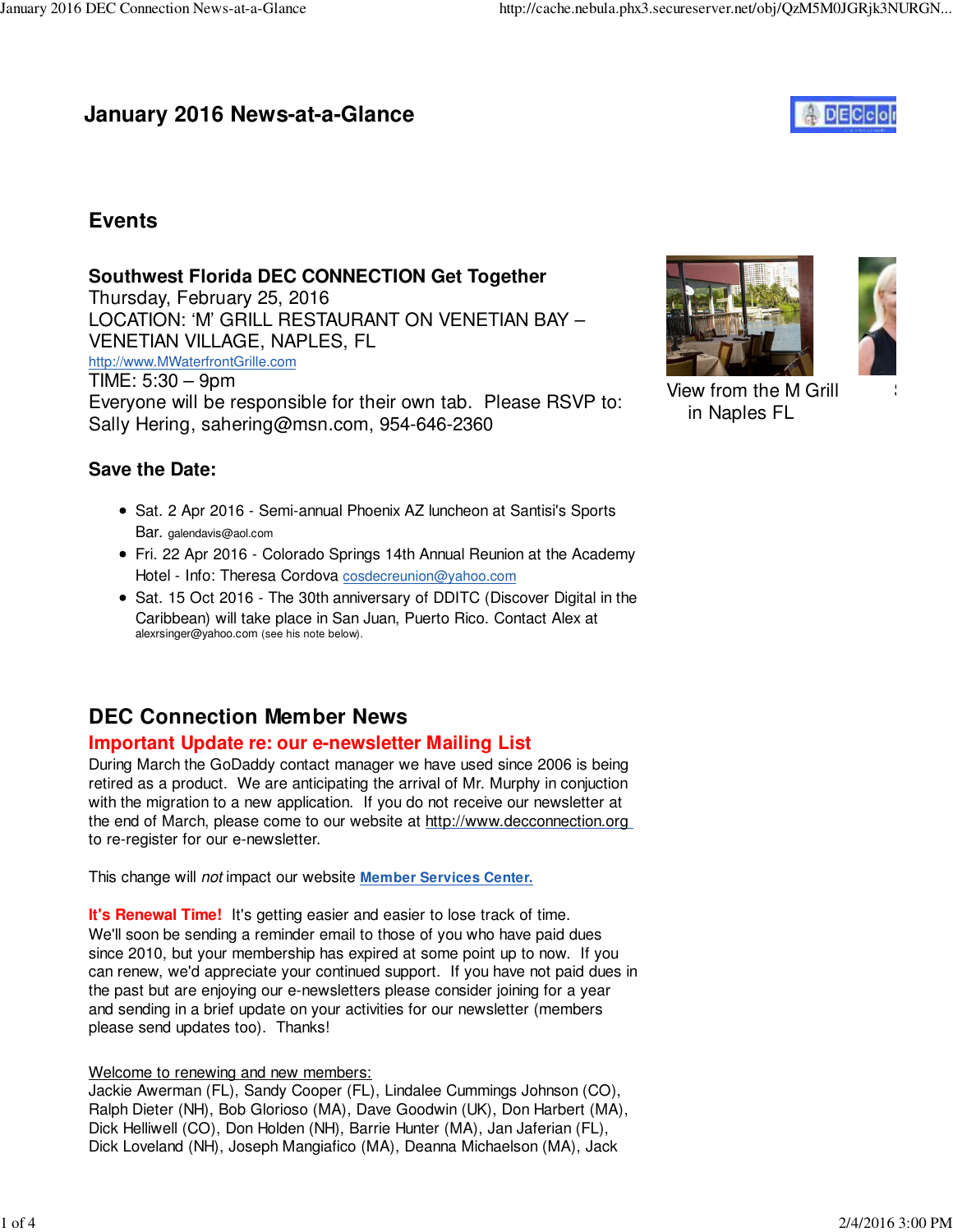Mileski (MA), James S. Montague, Sr. (MA), Mike Renzulli (NH), Jack Richardson (MA), Claire Messier Robinson (MA), Ava Schutzman (NH), Alex Singer (FL), Ken Vonasek (MA), and Sue Yarger (NH).

**Membership Renewal Procedure: Click link to see if your membership is current in our** Member Service Center **and pay online with a credit card. If you have paid dues since 2010 you will be there - use the email address we have on file - no leading or trailing spaces - email ava@decconnection.org for help.**

- You can also join us (or renew) at www.decconnection.org/join-online.htm
- You can also send a check to The DEC Connection, c/o Bob Moore, 28 Fernglade Rd., Burlington MA 01803. \$10 for 1 year, \$25 for 3 years.

If you prefer to use your PayPal account directly (not via our website), use our payment address: registrations@decconnection.org - do NOT use any Board member's personal email address.

### **DEC Connection Member NewsBytes: send yours to:**

ava@decconnection.org**.** See our NewsByte archive page.

- **Alejandro (Alex) Singer** is the brother of Henry Singer (rip) and was Sales Manager in the DECI Caribbean Office (1986) and Country Manager at DEC Mexico (1988). Now retired and living in Ocala, Florida, is devoting time to organize the 30th anniversary party of a "Decworld" style computer show we put together in San Juan, Puerto Rico in October 1986. The 30th anniversary of DDITC (Discover Digital in the Caribbean) will take place in San Juan, Puerto Rico on Saturday October 15, 2016; if interested in attending please contact me at alexrsinger@yahoo.com.
- **Barbara Finer** writes that Massachusetts Lieutenant Governor Polito visited TechSandBox, the innovation hub in MetroWest during January. Among the luminaries attending the proceedings was **Rose Ann Giordano**, former Digital VP, Board of Advisors to TechSandBox, and DEC Connection member. barb@quivivity.com
- **Jack Mileski**, our DEC Connection VP, thought that some may enjoy reading this book about the management battles and employee strike/grass roots movement at the New England-based food chain Market Basket. He says: Digital Equipment Corp (DEC) was similar in having management respecting the employee base – with which the www.decconnection.org continues to exist after 17 years of DEC's independent existence. I was also at Bell Telephone Laboratories where similar collegiate employees totally respected each other! jack@decconection.org
- **Jack Burness,** now of Colorado Springs, sent photos of the renovation of the Maynard Mill, which will morph over the coming year into "Mill and Main." Rob Stubblefield, organizer for the Colorado Springs group, says: When I was working in Westminster I went to some part of the Mill almost every week. What a maze! DEC may be gone but the Mill lives on...



Alex Singer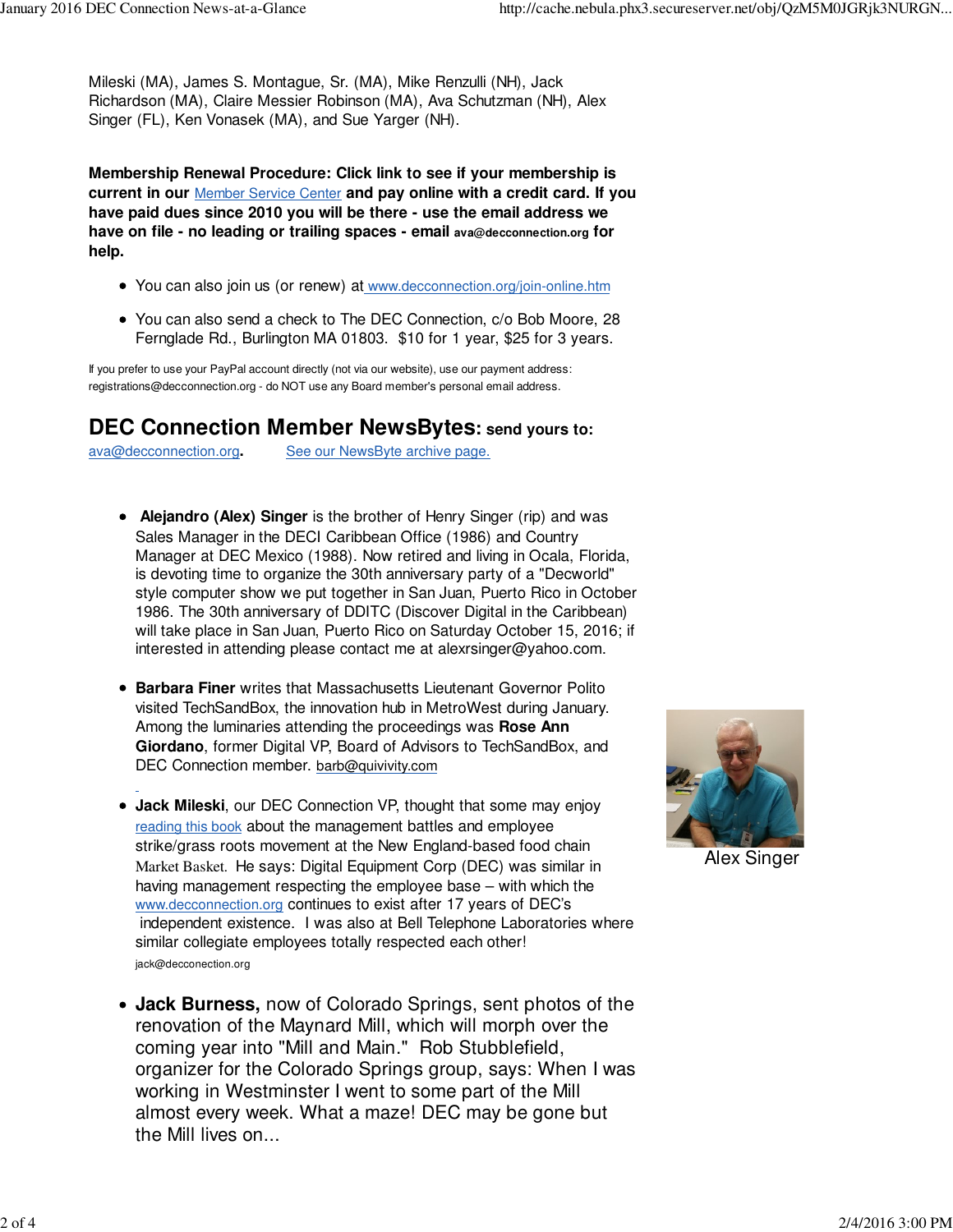

Demolition photo Concept Design for Mill & Main

## **Sad News Department**

Sadly, we have some deaths of former Digital employees to report:

- (Marion) Jean Neal, 86, North Chelmsford MA, 31 Jan 2016
- Sue Dvorak, 74, Garland TX and Colorado Springs, 30 Dec 2015
- Gerald T. Power, 61, Clinton and Maynard MA, 22 Dec 2015
- Joseph J. Bilello, 82, Gulf Breeze FL, 17 December 2015
- Sheila Jackman Power, 86, Maynard MA September 4, 2015
- Details are on our Memorial Page.

# **Website Updates**

- **Where to Donate your Digital Equipment gear**
- US - **Medicare webinar presentations and Q-and-A** now online: Medicare is much more complex than one would think... and there can be some expensive surprises. The presentations and Q-and-A from the HPAA Medicare webinar are now online. Both speakers are very experienced, succinct, and practical.

**http://www.hpalumni.org/medicare**

- Part 1 -- Medicare Explained -- with Heads Up Warnings, by non-profit health insurance counselor Connie Corrales.

- Part 2 -- Medicare for HP Retirees, by Aon Retiree Health Exchange analyst David Rew.

- Part 3 -- Q and A. Again thanks to Curt Gowan for this valuable advice.
- The independent Hewlett-Packard Alumni Association has a page on stock and options issues:

**http//**www.hpalumni.org/stock (Membership not required)

- A handy list of health-related resources for "near-seniors" is on our Links page.
- If you know someone who has been offered the HP 2014 U.S. Phased Retirement Program, please send them this link: http://www.hpalumni.org/PRP This independent site has advice and reference info from HP alumni who have gone through previous retirement/layoff cycles. We also have an email list for updated info and moderated

discussions. Thanks to Curt Gowan for this info.

- Know someone who is leaving HP? Please pass the word to anyone leaving HP to use the HP Alumni Association's "ASAP Checklist" immediately. It has advice and mutual help -- developed by HPAA members -- on the many things you have to do before you lose access to HP's internal systems. Thanks to Curt Gowan for this posting. Go to http://www.hpalumni.org/asap (HPAA membership not required.)
- The PBS video of the documentary about Ken and the history of DEC, Digital\_Man/Digital\_World, is available online (\$25+s/h) from the PBS store: http://www.shoppbs.org/product /index.jsp?productId=13315614 It's a wonderful hour-long nostalgia trip. Enjoy! For those who prefer to watch the free version on their computers, the URL is: http://video.wfyi.org/video/2282149336/